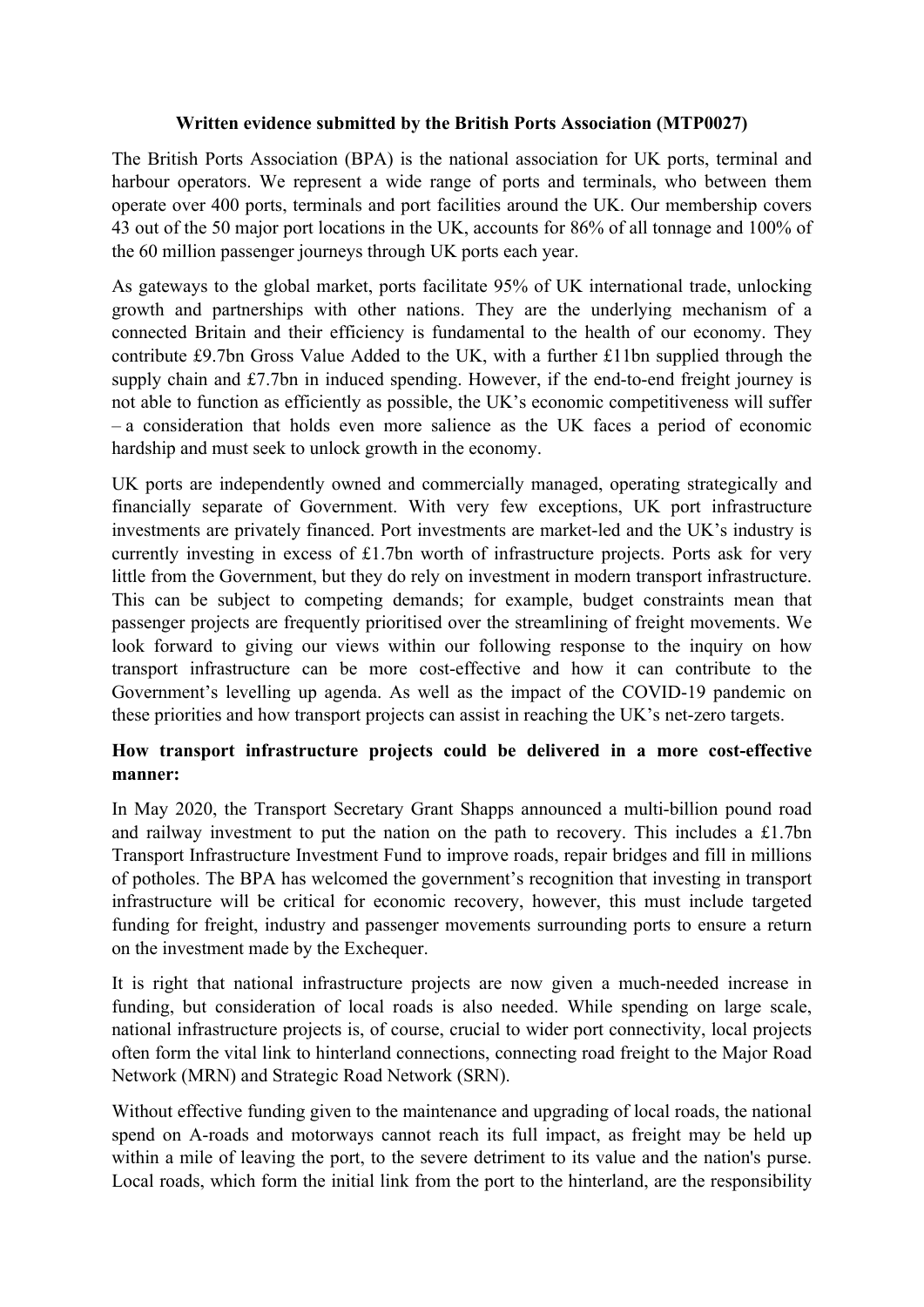of local authorities. Maintenance and upgrades to these roads are financed by the local council, whose funding is collected through taxes, fees, and central Government grants. It is critical that ports and their associated freight movements are taken account of in local transport plans.

However, budget constraints have led to a squeezing of councils' ability to engage with industry and plan for freight movements. The Institute for Fiscal Studies has calculated that Local Authorities now receive 40% less money from Central Government Grants since 2010. When other sources of council income are taken into account, we can see that overall their budgets have fallen by 26% since 2010. The Local Government Association (LGA) have previously reported that local authorities have faced a reduction to core funding from the Government of nearly £16 billion over the past decade. This has meant a significant shortfall in funding allocated to local roads.

Statistics from the Ministry of Housing, Communities and Local Government show that between 2010-2011 and 2017-2018, Councils' spending on highways and transport fell by 40% - from £121 to just £72 per person. Cllr Richard Watts, chair of the LGA Resources Board, reported in 2018 that councils in England would face an overall funding gap of £8bn by 2025. This figure has likely been exacerbated by the COVID-19 pandemic, so it is vital that central Government targets funding to correct this disparity in key spending areas.

The BPA is calling for the targeting of funding of local roads to support effective freight transport at this level. There are numerous benefits to optimising local roads for this purpose. By allowing freight a swift and efficient journey out of the area, to the MRN and SRN, congestion will be minimised on the roads, contributing to better public safety. Fewer traffic jams and bottlenecks will also mean fewer vehicles stood at a stand-still, which will lead to better air quality and an overall better living environment. Furthermore, by aiding port activity through these means, Government can enable ports to bring further investment into the area, creating jobs for local residents and leading to a positive cycle of benefits brought by ports to coastal communities around Britain.

The BPA is typically supportive of large-scale national projects, though we do stress that money should not only be allocated for 'big ticket' items, but also for smaller, targeted projects that can unlock the UK's trading capacity and provide a significant boost to imports and exports. With the Prime Minister's indication in early 2020 that he was giving further consideration of a new road bridge joining Northern Ireland with South West Scotland, we felt it necessary to re-issue our message that injecting money into smaller-scale projects can be more beneficial, especially as the UK economy re-builds post-pandemic. This could have significant implications for ports, freight and maritime passengers, and instead, the originally suggested £20bn (at the time) for the bridge would be far better spent on smaller scale infrastructure projects, such as local road upgrades around ports or the recommendations made by the Port Connectivity Study. We must see resources allocated to ensure local authorities see an injection of transport funding, as well as more resources to support planning decisions.

# *High Speed Rail 2:*

In February 2020, HS2 was given the green light from the Prime Minister. This will involve a major investment of approximately £105bn to ensure the project becomes operational. The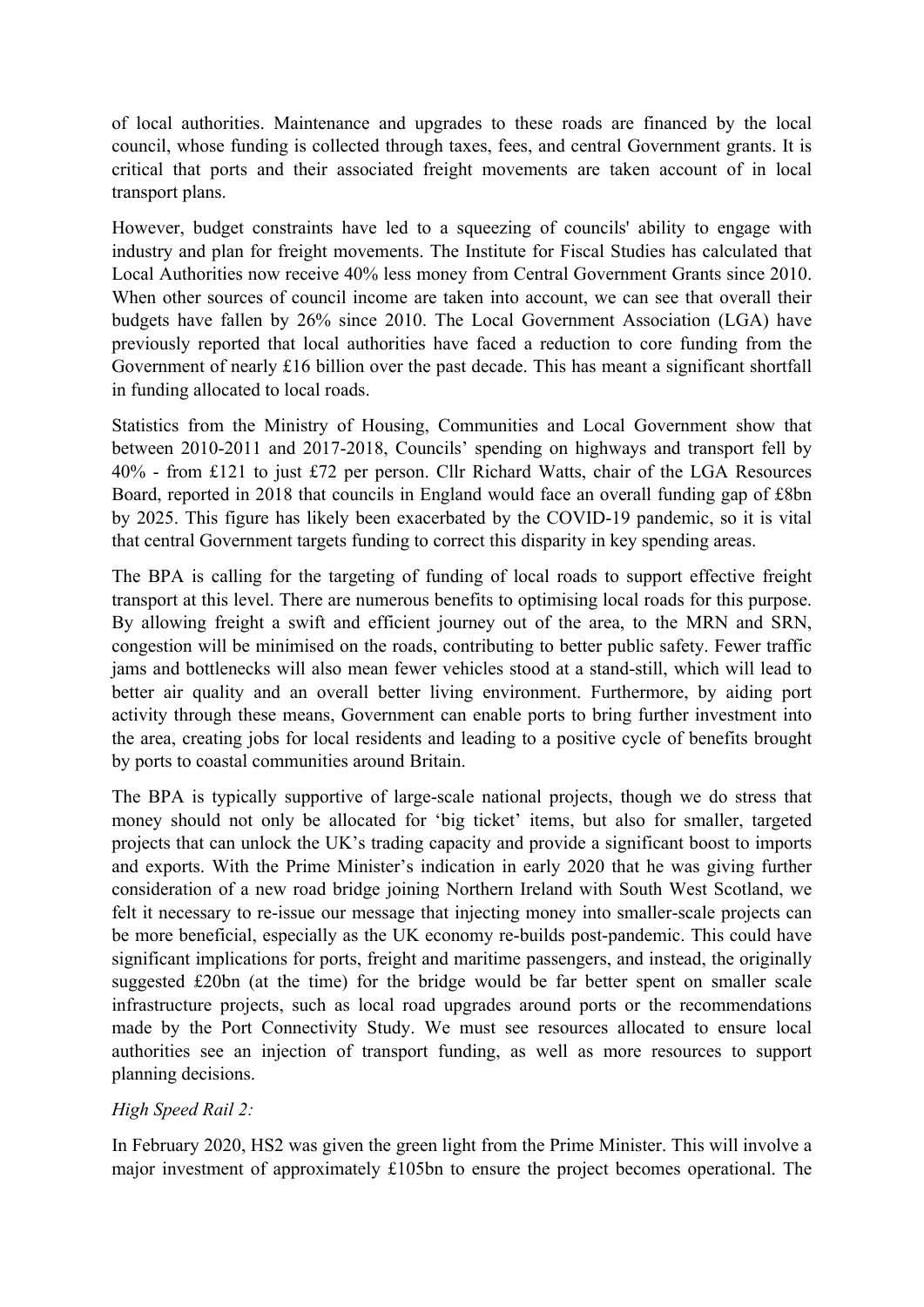BPA is supportive of HS2, as the project could involve sizeable aggregates and materials to build which are expected to be sourced internationally so could provide a sustained boost to the UK's bulk imports market. However, the Department for Transport must ensure this increased passenger capacity is used to free up rail freight capacity on the West Coast Main Line.

### *Expansion of Heathrow:*

Ports are also supportive of the expansion of Heathrow to add a third runway. Much like HS2, the BPA typically welcomes large infrastructure developments because of the role ports can play in helping to build these. Ports are key to delivering construction materials and can facilitate these bulk imports. However, as before, this project would involve ensuring freight connectivity is optimal from ports involved to the site. However, with the February 2020 Court of Appeal ruling that the Government's decision to allow the expansion was unlawful because it did not take climate commitments into account, the BPA is supportive of sustainable growth and hopes that the plans return having taken these targets into account.

Regarding the overall cost-effectiveness of investment in transport infrastructure, the conclusion of the report by Sir Rod Eddington on transport, commissioned by the DfT and produced in 2006 remains salient today. The report identified strong cost-benefit ratios for investment in surface access to ports, which they assessed translated into positive GDP benefits and represented very good value for money for Government funding. This is synonymous with all literature on the value of infrastructure investment. The IMF estimates that an increase in public investment in infrastructure of 1% of GDP can lead to a 2.6% increase in GDP over four years. While a report produced for the Civil Engineering Contractors Association found that for every 1,000 jobs that are directly created in infrastructure construction, employment as a whole rises by 3,053 jobs through induced economic activity.

Furthermore, it is also reported that if the UK fails to bring its infrastructure up to the standard of other developed economies, by 2026 this could create an annual loss to the economy of £90 billion. Government must, therefore, take this moment to continue to invest in Britain's infrastructure, and will ultimately reap the rewards and boost the capacity for economic recovery post-Coronavirus.

## **The contribution of transport infrastructure to the Government's levelling-up agenda and the impact of the COVID-19 pandemic on the necessity of major transport infrastructure projects:**

Throughout the Coronavirus pandemic, ports have kept the nation afloat. If it had not already been established, they have shown that they play a fundamental role in ensuring vital supplies and provisions are delivered to the British people and the key workers at ports who have continued to work throughout the pandemic to keep the nation stocked are a testament to the strength of the industry. However, if the end-to-end freight journey is not able to function as efficiently as possible, the UK's economic competitiveness will suffer – a consideration that holds even more salience as the UK faces a period of economic hardship and must seek to unlock growth in the economy.

The nature of ports means their geographies are typically 'peripheral' locations. As such, coastal communities are typically areas of deprivation, which has no doubt been exacerbated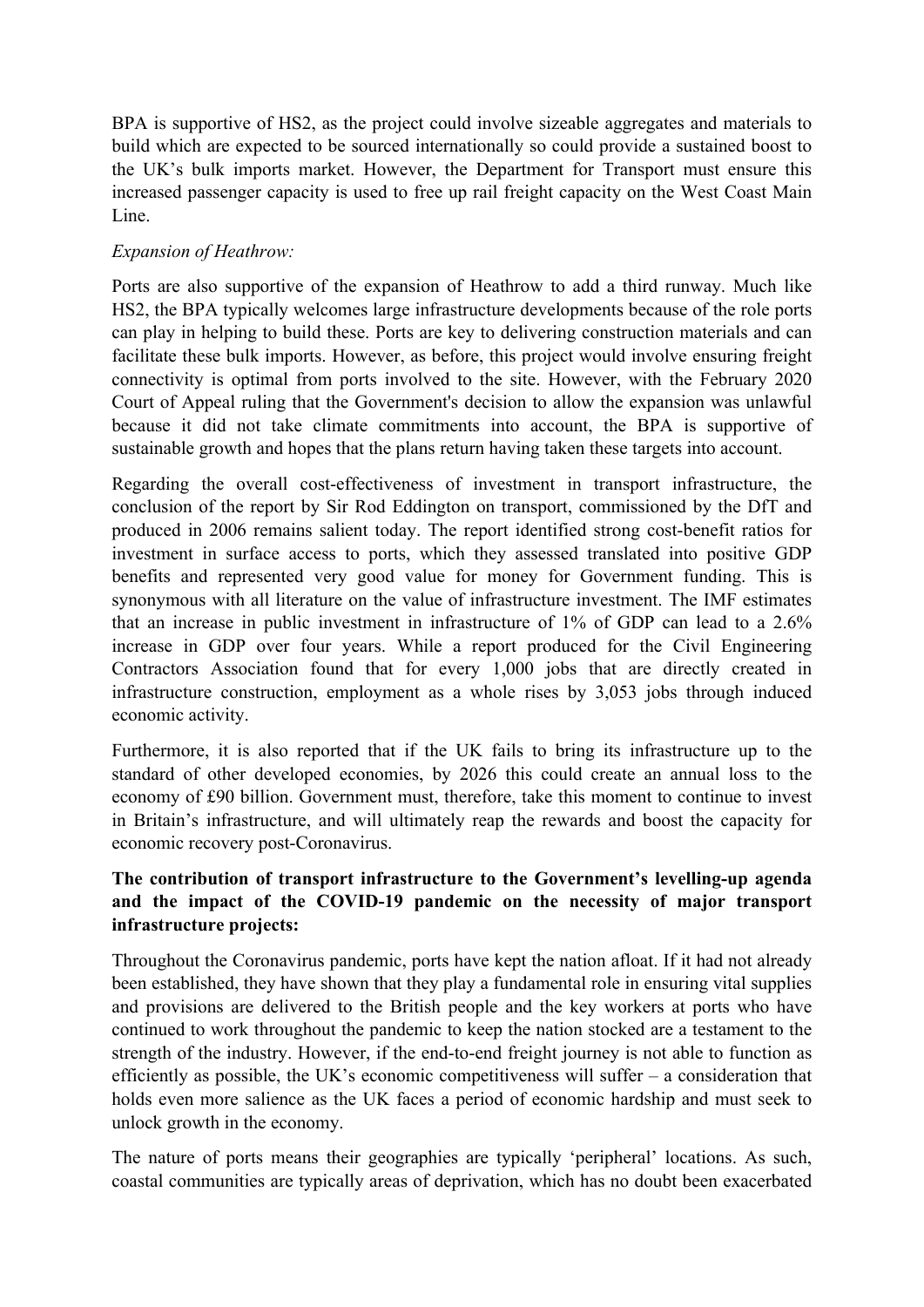by the pandemic. This makes transport infrastructure even more of a lifeline for local communities. We are glad the Government has recognised existing role and the further potential of ports to provide employment and 'level-up' communities around the UK through their Freeports policy, though we note this can be pushed further.

Investment in transport infrastructure can be used for a dual-purpose, as connecting ports allows communities to thrive. According to analysis by MDS Transmodal on behalf of the BPA, 80-85% of UK port freight enters and leaves ports by road, most of which is carried onto local roads before reaching the MRN and SRN. By funding local transport infrastructure and ensuring the swift movement of freight out of the local area, growth can be unlocked in the economy as delays lead to a loss in value, thus representing a good return on investment by Government. As well as, improving air quality and reducing congestion and travel times for residents, as previously mentioned.

### **The delivery of major transport projects while meeting 2050 net-zero targets:**

As the matter of delivering transport infrastructure projects while adhering to net-zero transition has been raised by this inquiry, the BPA would like to note how mode-shift to coastal shipping can be of value here.

Mode shift to coastal shipping can have vastly positive environmental impacts and be critical in easing congestion on UK roads. The average ship carrying goods to another part of the UK can take hundreds of HGVs off the roads, having significant impacts on local air quality, journey times and emissions. This is not only in the movement of materials to deliver existing national transport infrastructure projects which are currently under construction to minimise HGV hours but in the longer-term view of looking at freight movements.

The prospect of enhancing mode shift to coastal shipping is a valuable step in terms of reducing congestion and taking pressure off of road networks while supporting UK emissions targets. As shown in figure 1 below, ships emit significantly fewer CO2/tonne-km than any other mode of freight transport. Mode shift to seaward transport is, therefore, the far greener option.



**Figure 1:**